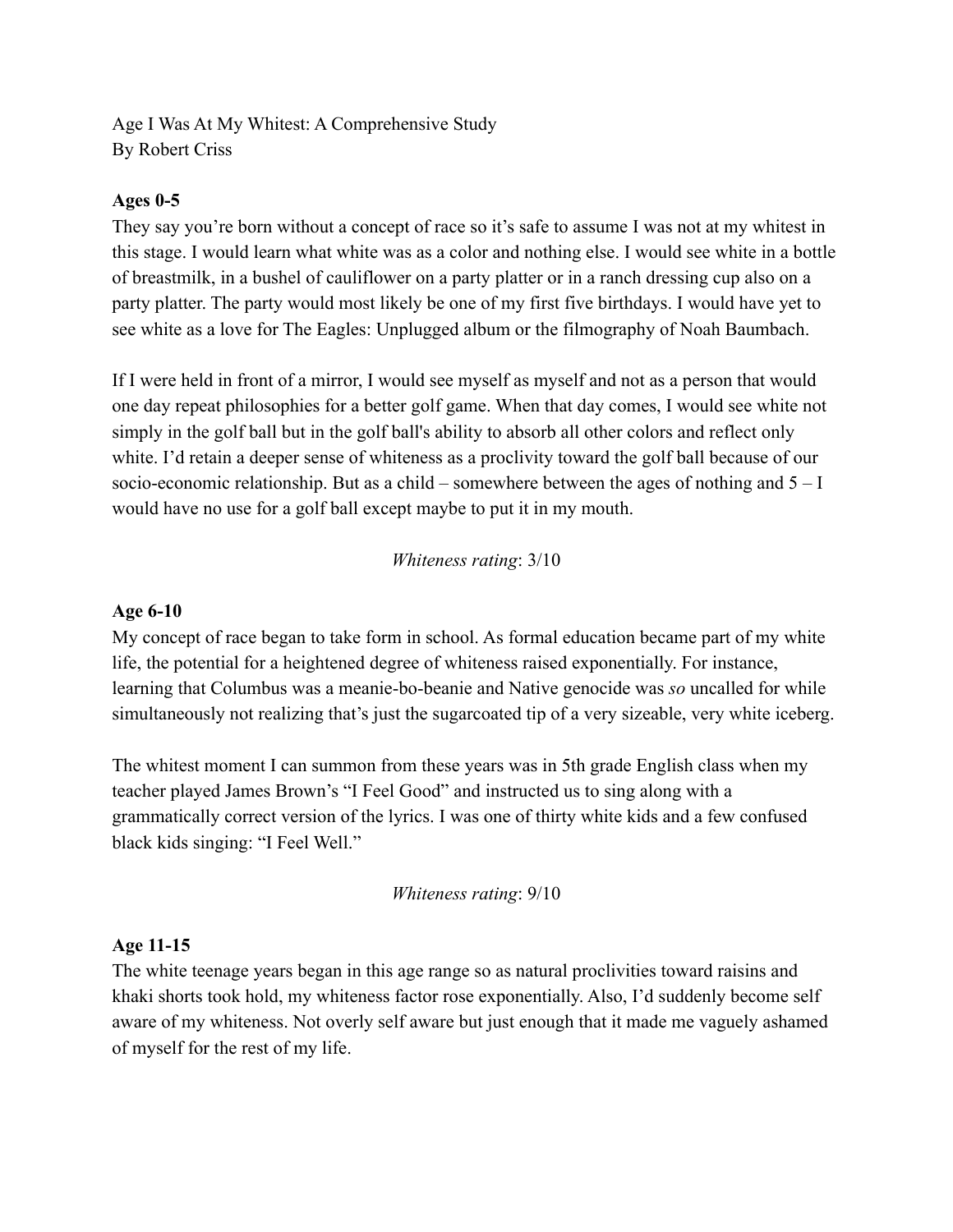This moment would've been triggered by a traumatic event like seeing a token white person in an African American film for the first time – i.e. Ice Cube's or *Barbershop*, Queen Latifah's *Beauty Shop*, or the amalgamation of their artistic visions in the crossover *Barbershop 2: Back in Business.* Or perhaps it was triggered by the first time I heard Limp Bizkit.

Not to pin it all on one film but the Fred Durst directed and Ice Cube starring movie *Longshots* sounds like the prime suspect. It's hard to say. That movie blurs together with Martin Lawrence's *Rebound* and Lil' Bow Wow's *Like Mike* whose white characters came from the same home water birth that produced the same Rachel Ray placenta taco casserole.

*Whiteness rating*: 10/10

## **Age 16-20**

By law, 16 years old commenced the age of mobilized whiteness. It consisted of me driving my white self around, doing white stuff like driving around together with my white friends, and attending white events like bonfires.

On less social nights, I'd read and fill out a financial literacy workbook for white teenagers and leave notes in a library copy of *Fight Club*. For the years after I would somehow live with that fact.

*Whiteness rating*: 18.5/10

# **Age 21-23**

The self awareness of my whiteness would become the forefront of my fully formed personality. The white me that would travel to the Greek Acropolis because that's where Pink Floyd played their live album was gone. Gone but not forgotten. Mostly forgotten but still not nearly enough forgotten.

My hobbies include acquiring Criterion Collection blu-rays and organizing them by color. Watching them would never cross my mind. Except *8 ½*. Not the whole film but the harem scene.

## *Whiteness rating*: 5/10

**Results**: The age I was at my whitest was unsurprisingly 13 years old. The moment happened when I was decidedly attracted to a girl with a full-color tattoo of the Super Mario Bros. characters on her otherwise pale thigh.